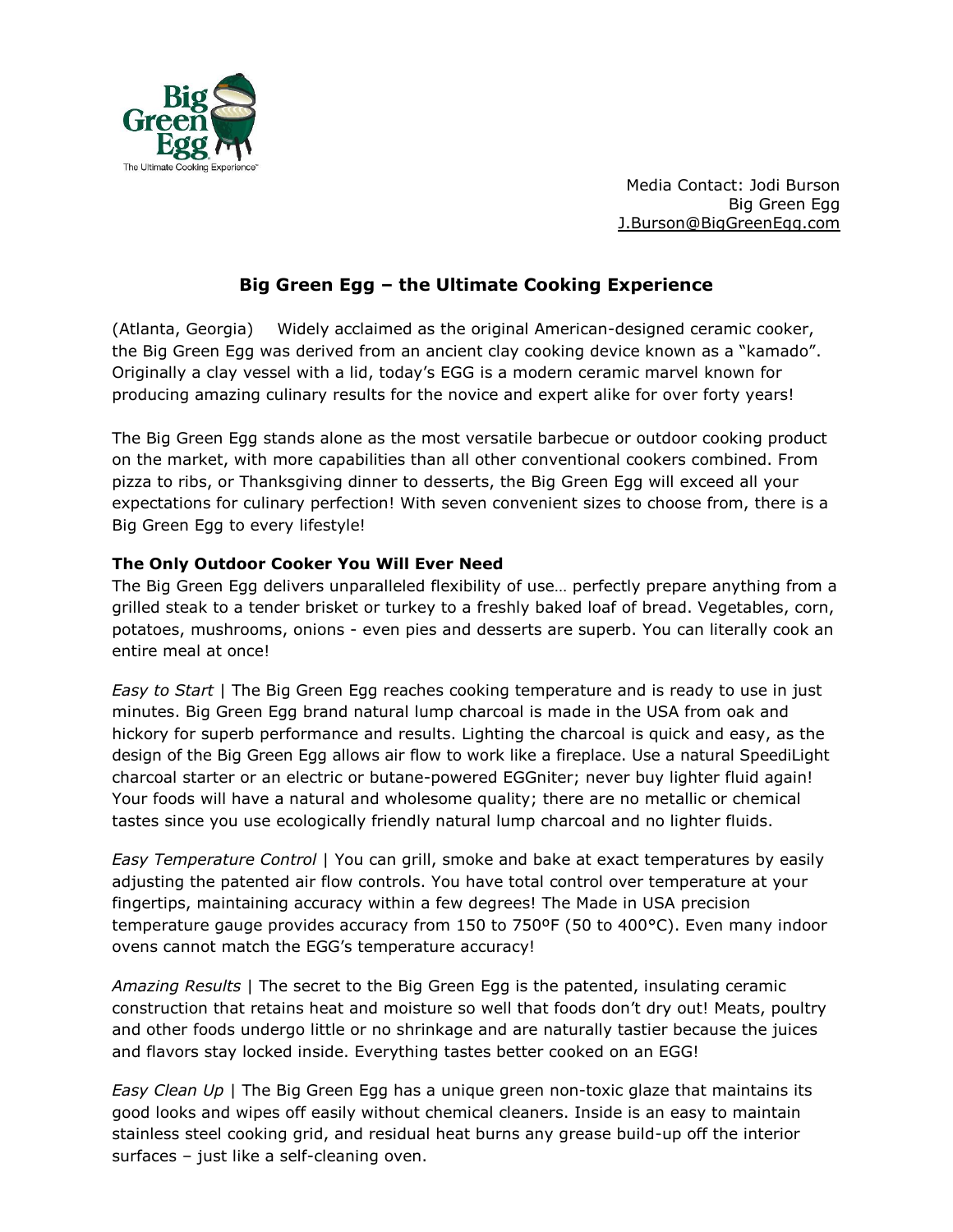*Safer to Use* | The Big Green Egg is extremely safe to use because the ceramic surface doesn't get as hot as a metal grill, and the heat source is protected within a ceramic fire box inside the base.

### **The Most Versatile Cooking Device Ever… Is it a Grill, an Oven or a Smoker? Yes.**

*Grill* | You can sear steaks, hamburgers, pork chops and fish with a flavor-packed crust unmatched by other grills. High temperature "steakhouse" grilling – even at 750º F (400°C) – is quick and easy!

*Oven* | The Big Green Egg bakes bread, pizza, cookies, cakes and even pies better and quicker than your kitchen oven! You must try this to believe it… you may never bake indoors again!

*Smoker* | The precise construction of the Big Green Egg allows for extreme flexibility at low heat or as a smoker. A controllable 200 to 350°F (93 to 177°C) gives succulent results with turkey, ham, lamb, chicken, ribs or any of your favorite cuts. Want to slow cook at low heat for sixteen to eighteen hours… no problem!

## **Convenience is the name of the game with a Big Green Egg…**

Sear the perfect steakhouse style prime rib, roast a chicken or turkey, bake a pizza, or smoke at low heat for amazing results! The EGG is friendly, forgiving and loves to perform for beginners! Often copied, never matched… there is only one, original Big Green Egg – The Ultimate Cooking Experience!

## **Big Green Egg**

Industry leading design and patented features:

- Advanced ceramics retain heat and provide precise temperature control
- Useable cooking range of 200°F (93°C) to over 750°F (400°C) for culinary perfection
- Solid, rugged construction performs in any weather for year round use
- Natural lump charcoal lights fast and is ready to cook in minutes
- Ecologically friendly, no chemical lighter fluids needed
- Fuel efficient Big Green Egg brand 100% natural lump charcoal produces very little ash and unburned coals are reused
- Exterior surface stays cooler than metal for added safety
- Unique green non-toxic glazed exterior does not fade or discolor
- Precision hinge allows for easy one hand opening and closing
- Patented stainless steel draft door features a mesh screen for maximum safety
- Cushioned gasket improves insulation and sealing quality
- Standard features include a Made in the USA stainless steel cooking grid and precision external temperature gauge
- Many other grilling accessories available to provide maximum versatility in cooking styles
- EGGhead community and forum provides recipes, tips, special event news and more
- Sear, roast, bake, smoke, grill and cook just about anything from pizza to steaks
- The most versatile, highest quality outdoor cooker... accept no substitutes!